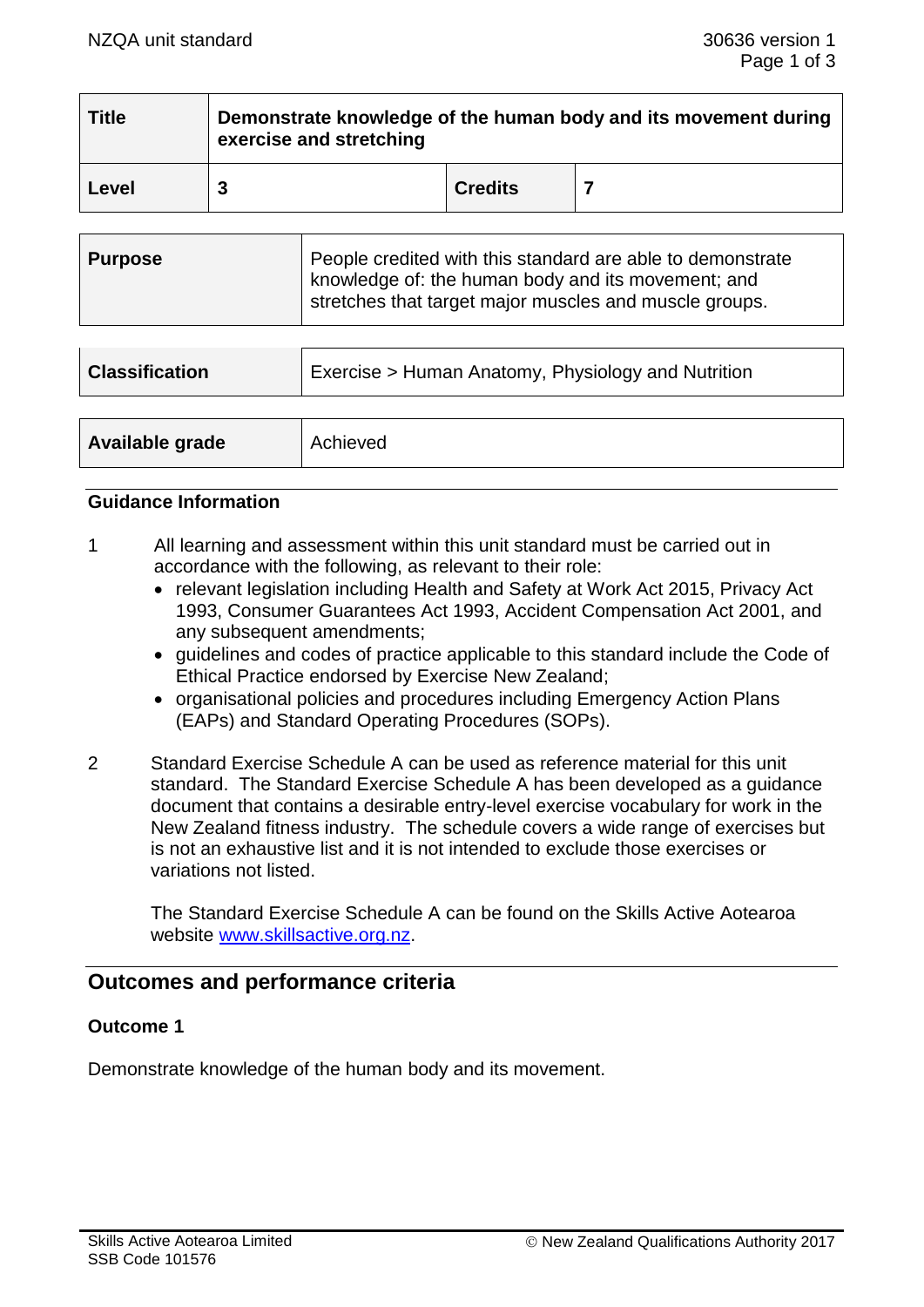# **Performance criteria**

- 1.1 Identify major bones of the human body.
	- Range calcaneous, talus, fibula, tibia, femur, pelvis, vertebra, scapula, humerus, radius, ulna, carpals, skull, rib cage.
- 1.2 Describe the joint types of the human body.
	- Range ball and socket, hinge, pivot, gliding, saddle, condyloid.
- 1.3 Describe the planes of motion.
	- Range sagittal plane, transverse plane and frontal (coronal) plane.
- 1.4 Identify major muscles and muscle groups and describe the movements created by their contraction.
	- Range muscles hamstrings, quadriceps, gluteals, calves, pectorals, trapezius, lattisimus dorsi, erector spinae, deltoids, rhomboids, biceps, triceps, rectus abdominus, internal and external obliques; movements – flexion, extension, abduction, adduction, rotation, inversion, eversion, dorsi flexion, plantar flexion, circumduction, pronation, supination.
- 1.5 Describe the types of contractions muscles make to create and control movement.
	- Range concentric, eccentric, isometric.
- 1.6 Describe exercises that target each major muscle and muscle group and identify the full range of movement and safety factors for each.
	- Range major muscles and muscle groups hamstrings, quadriceps, gluteals, calves, pectorals, trapezius, lattisimus dorsi, deltoids, rhomboids, biceps, triceps, rectus abdominus, internal and external obliques: safety factors – tempo, contraindications, regressions, progressions.

# **Outcome 2**

Demonstrate knowledge of stretches that target major muscles and muscle groups.

# **Performance criteria**

2.1 Describe benefits and uses of different types of stretching.

Range static, dynamic.